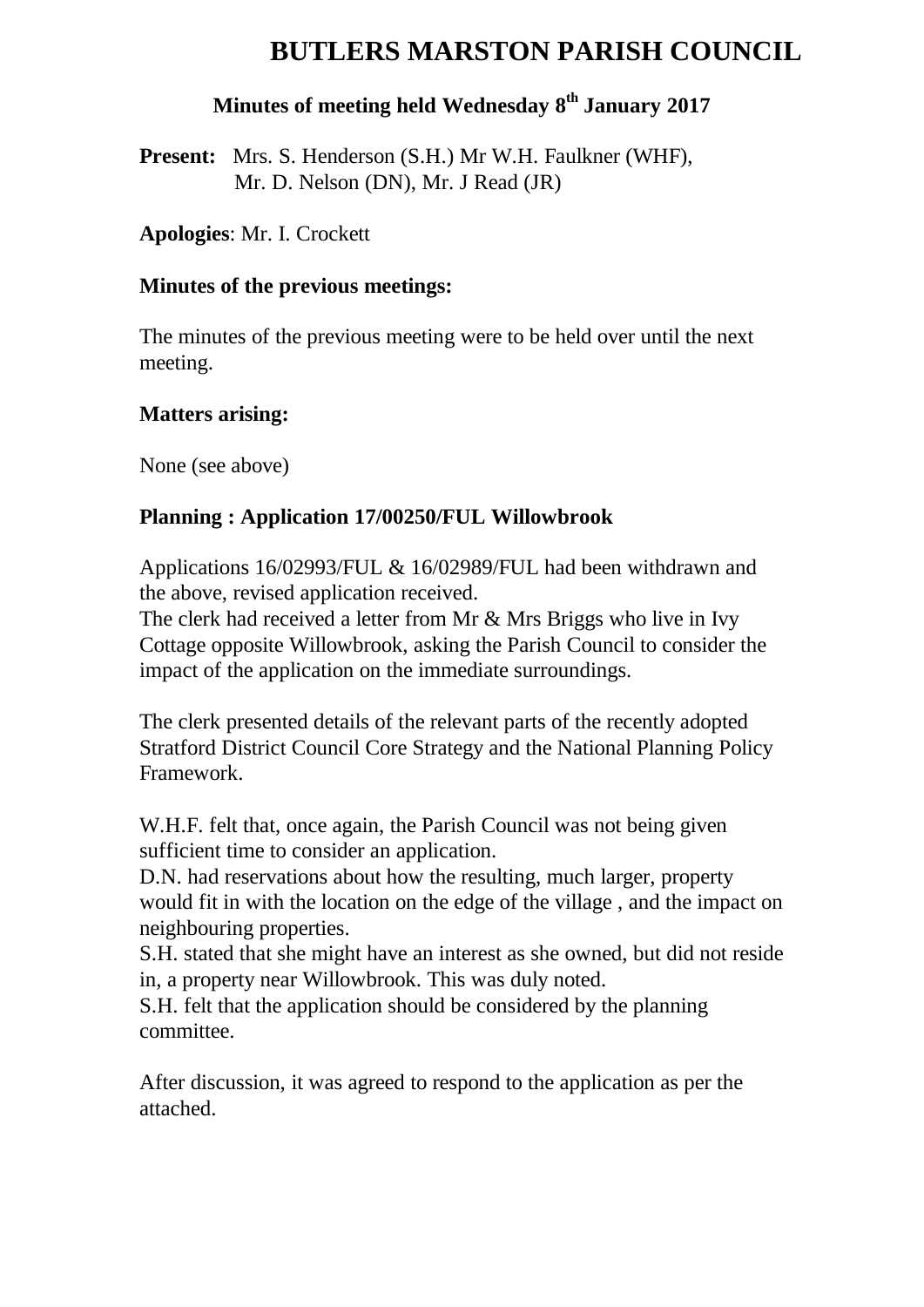### **A.O.B.**

W.H.F. reported that parking near the bus stop/'phone box was causing the refuse collection lorry to drive over the edge of the green around the War memorial.

## **Date/ time of next meeting:**

Wednesday 15th March 2017 7.00 p.m. in the Church